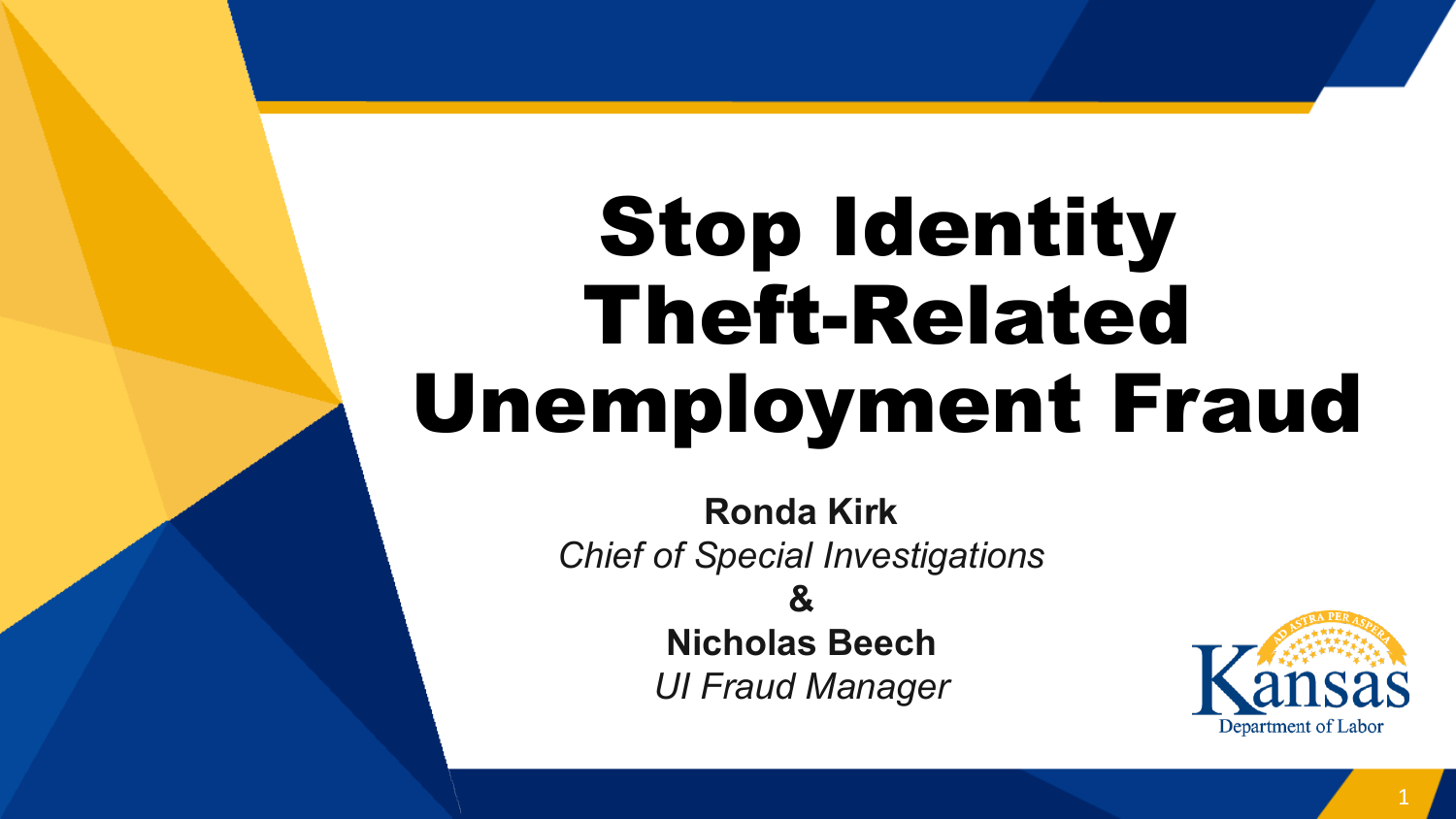# The Nationwide Fraud Issue: At A Glance

- Identity Theft is on the rise nationwide, not just in Kansas.
- KDOL has stopped 100,000 fraudulent claims to date.
- According to the U.S. Department of Labor's Office of Inspector General, UI fraud could cost taxpayers between \$8-26 Billion.
- This is primarily impacting the Pandemic Unemployment Assistance (PUA) program.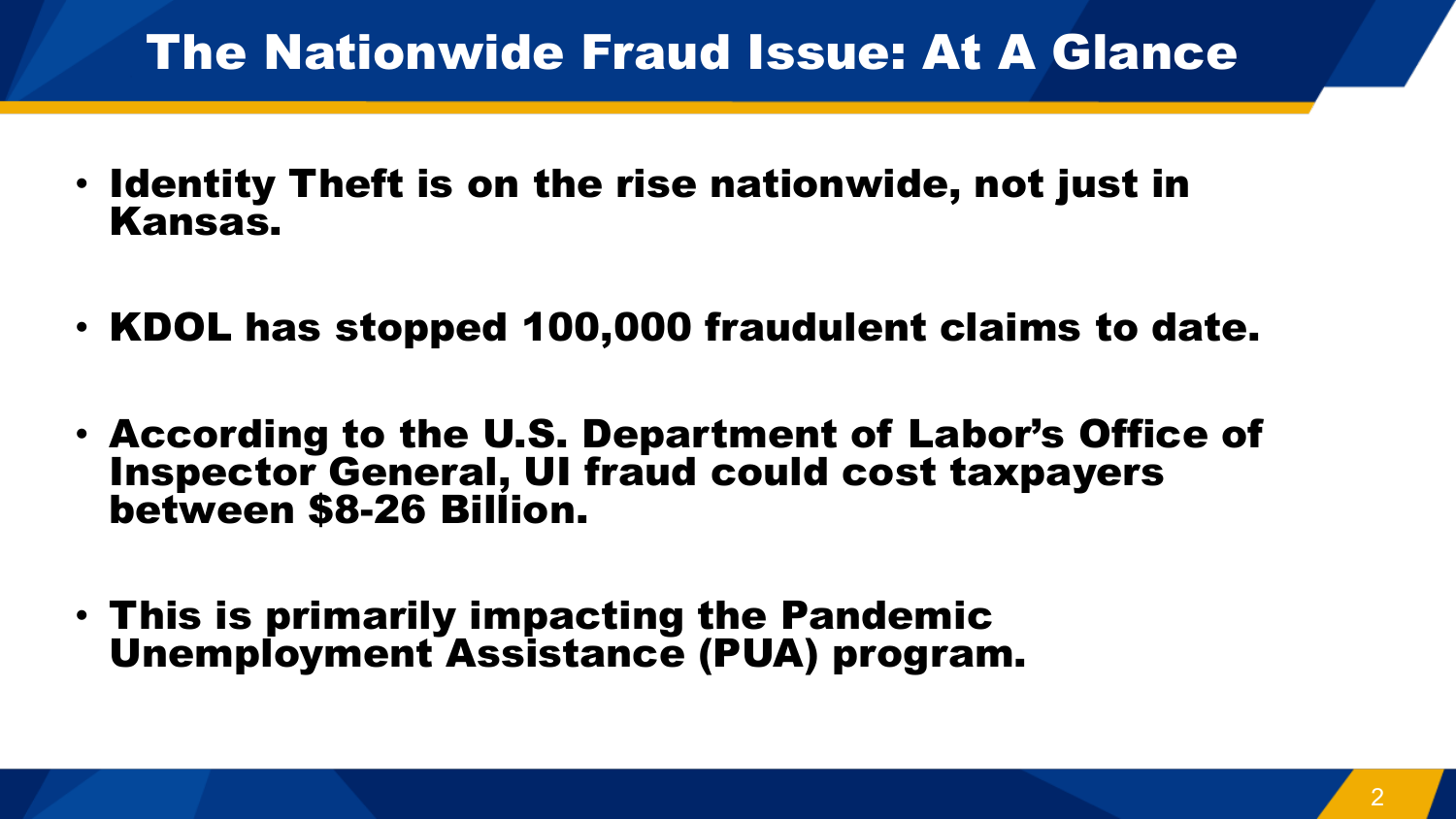# Fraud Mitigation

- Coordinating IT resources with other agencies to improve overall security effort and environment
- More than doubled the size of the KDOL Fraud & Special Investigation Unit
- Put in place a 72-hour hold on all new PUA applications to allow for a validity check to be completed
- KDOL Legal is conducting review of existing laws in order to improve mitigation efforts
- Deployed specialized technologies to target and block abusive internet activity
- Working with federal and state partners on emerging trends and best practices
- Working with federal and state partners to prosecute fraudulent activity
- Launched [www.ReportFraud.ks.gov](http://www.reportfraud.ks.gov/)
- Developed a messaging campaign for the general public and businesses about identity theft and unemployment insurance fraud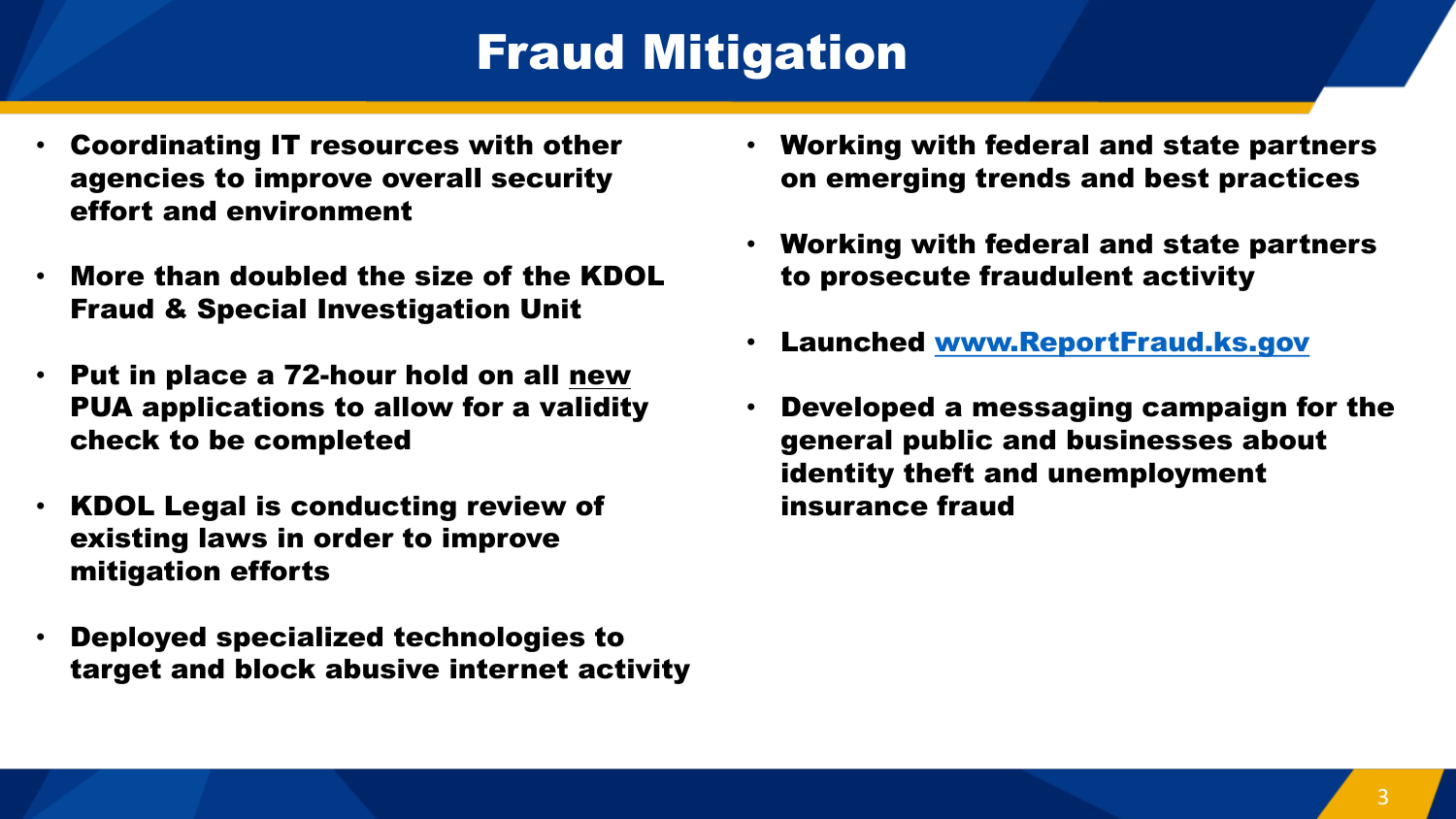### Report Fraud Website

### [ReportFraud.ks.gov](http://www.reportfraud.ks.gov/) provides one-stop shop for victims of identity theft:

### $\checkmark$  Victims able to file police report and receive case number

 $\checkmark$  System generates tips to protect identity and mitigate potential damage from theft

 $\checkmark$  System automatically flags suspected claim so KDOL can stop payment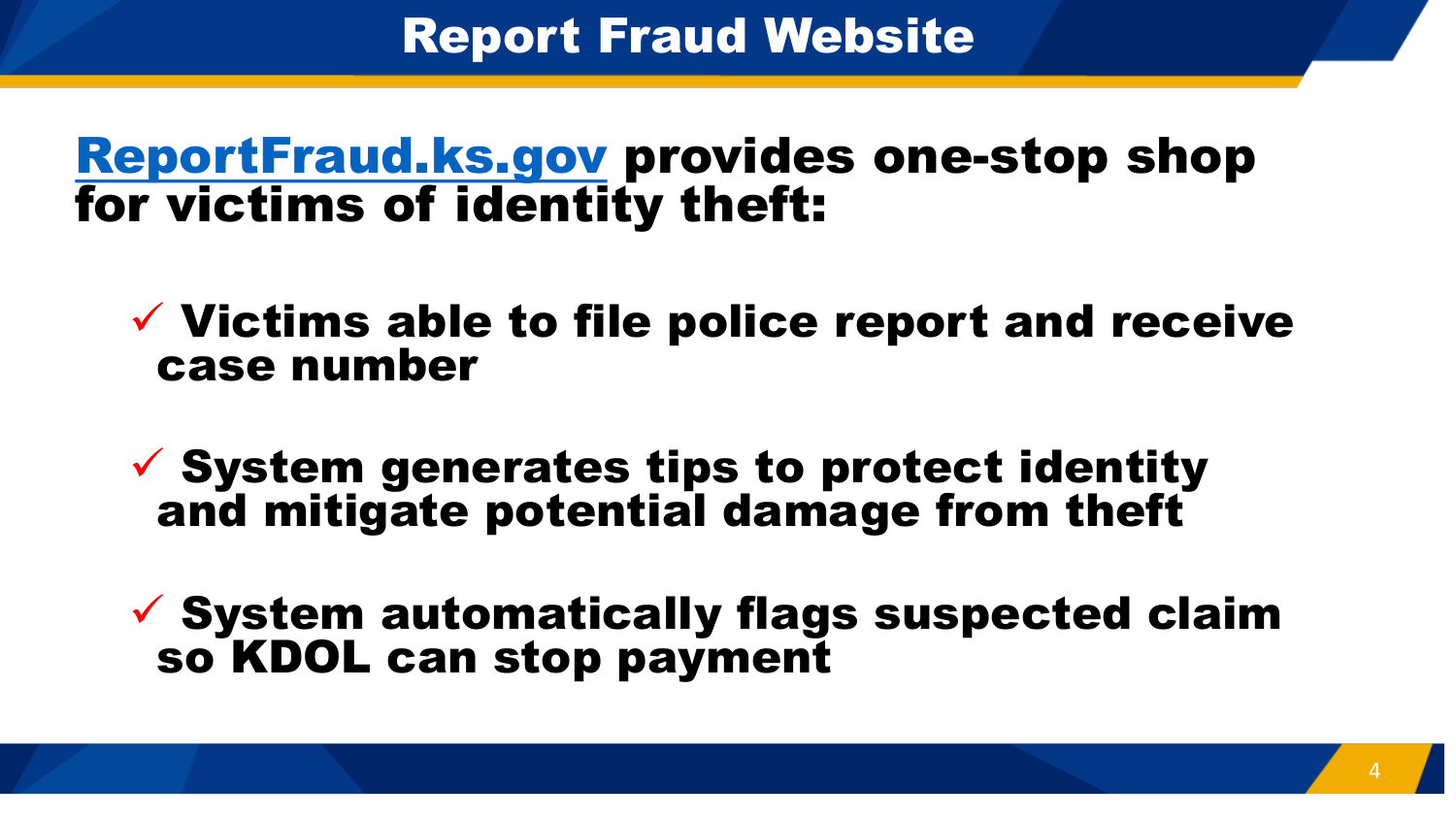# Report Fraud Website

# **Kansas Department of Labor**



If you suspect someone has committed unemployment fraud, which includes filing claims using you or your employees' name and personal information, please fill out the form below.

Submission Form

#### **Required Inputs**

\* Phone or Email must have a value

| First Name* | 01/01/1980<br>o                           |
|-------------|-------------------------------------------|
| Last Name*  | Address*                                  |
| Phone       | City $*$<br><b>The Contract of Street</b> |
|             | Privacy - Terms                           |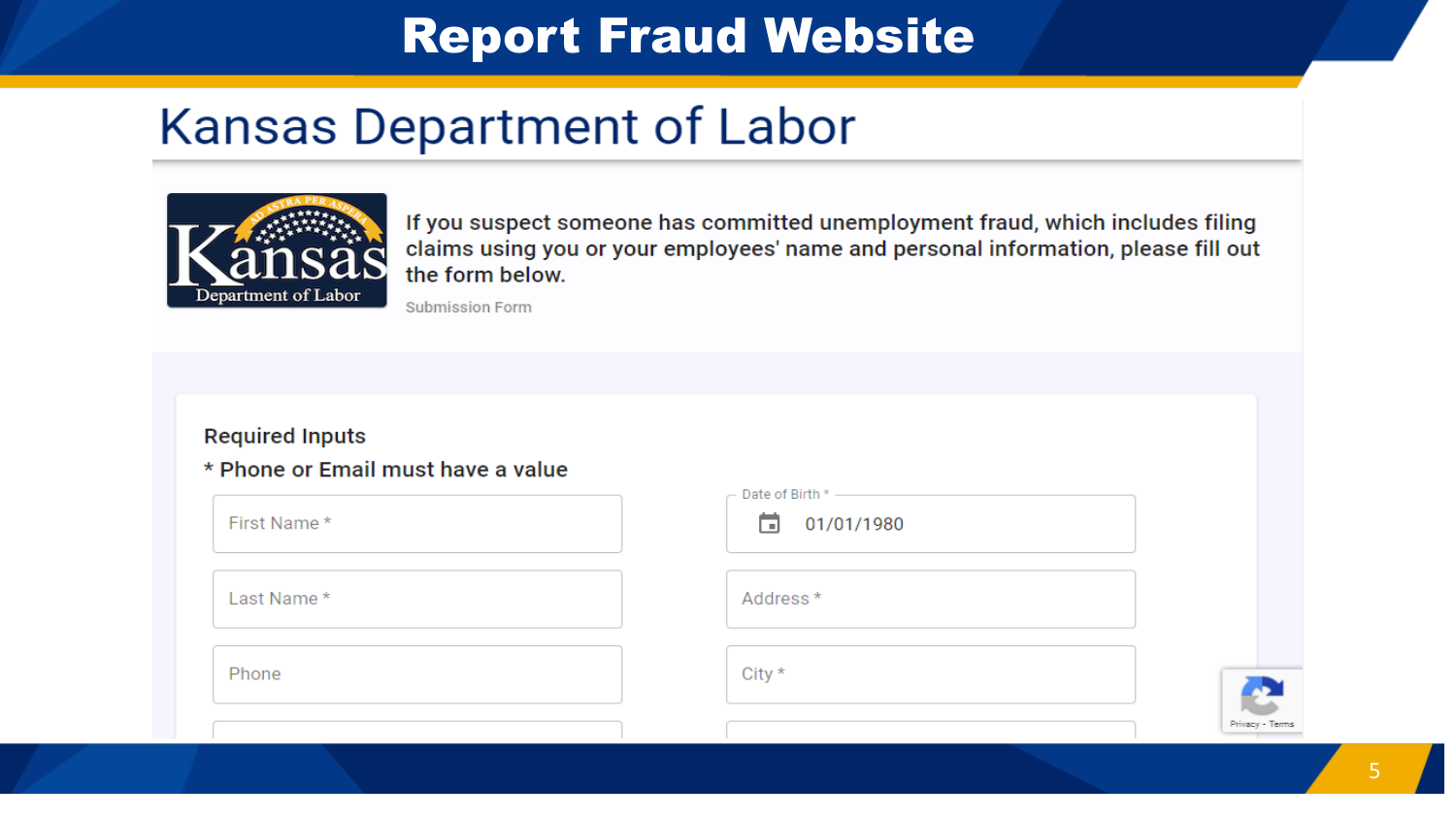# Report Fraud Website

| Email                                                                 | $Zip *$                                                                                                                                                                                            |  |  |
|-----------------------------------------------------------------------|----------------------------------------------------------------------------------------------------------------------------------------------------------------------------------------------------|--|--|
| Do you believe that this is a case of identify theft? *<br>No.<br>Yes |                                                                                                                                                                                                    |  |  |
| Please provide any additional information you have. *                 | Examples of helpful additional<br>information to include:<br>Did you receive letter(s) for UI<br>benefits you didn't request?<br>If received letter (s), include<br>claimant information on letter |  |  |

Do you know who is committing the fraud? \*

 $\bigcirc$  Yes  $\bigcirc$  No

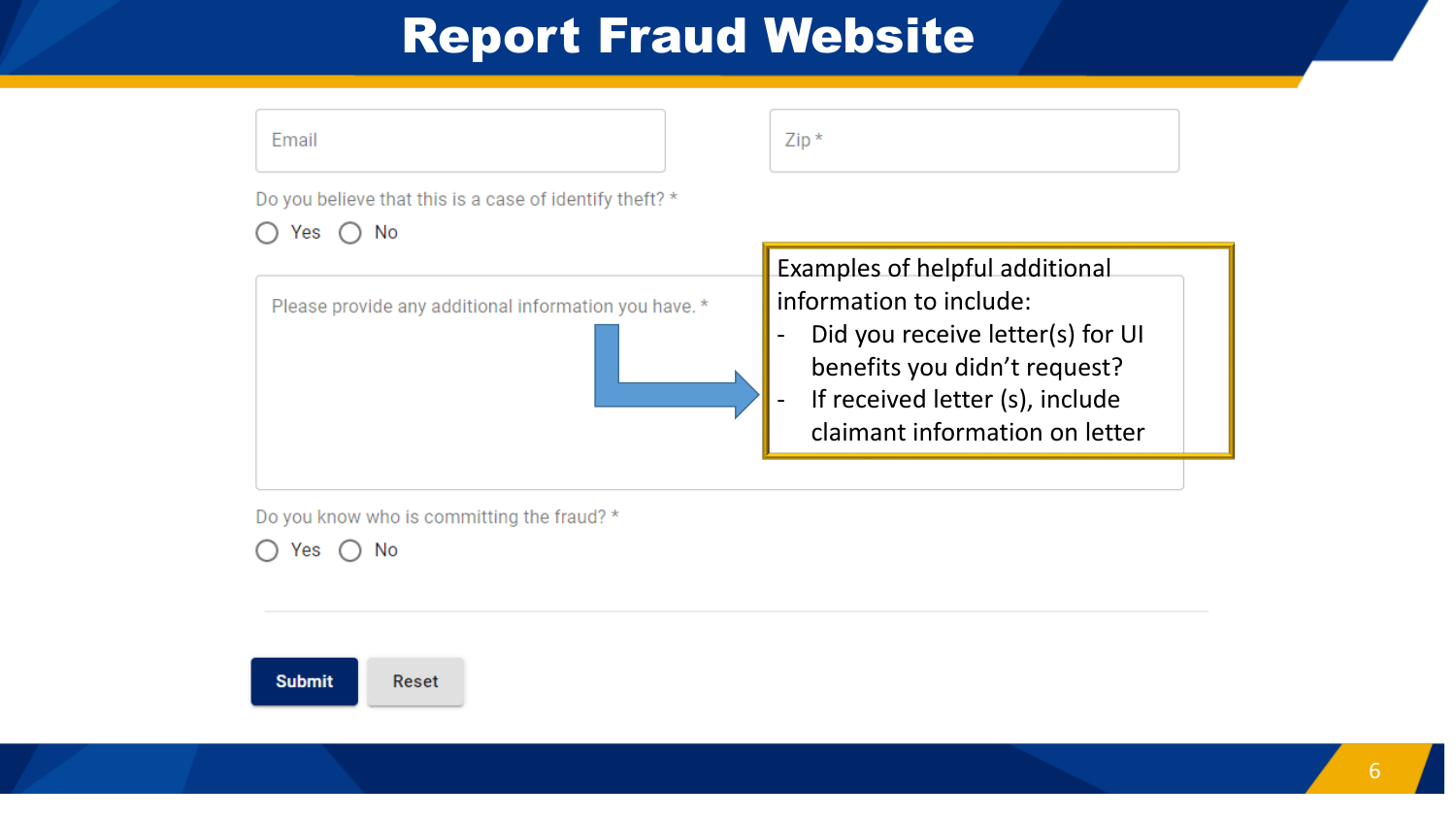# Identity Theft Protection and Prevention

If you experience identity theft, here are a few key steps you can take to prótect yourself (more information available on our website):

- Report identity theft: [www.ReportFraud.ks.gov](http://www.reportfraud.ks.gov/)
- Notify all three major credit reporting bureaus
- Request a "fraud alert" on your credit report
- Contact your financial institutions.
- Create account with Social Security Administration: [www.SSA.gov](http://www.ssa.gov/) and check Earnings Record for suspicious activity.
- $\checkmark$  Notify Internal Revenue Service's fraud hotline at 1-800-908-4490.
- $\checkmark$  Request a copy of your Wage and Income Transcript from the IRS.
- Report identity theft with the Federal Trade Commission: [www.FTC.gov](http://www.ftc.gov/)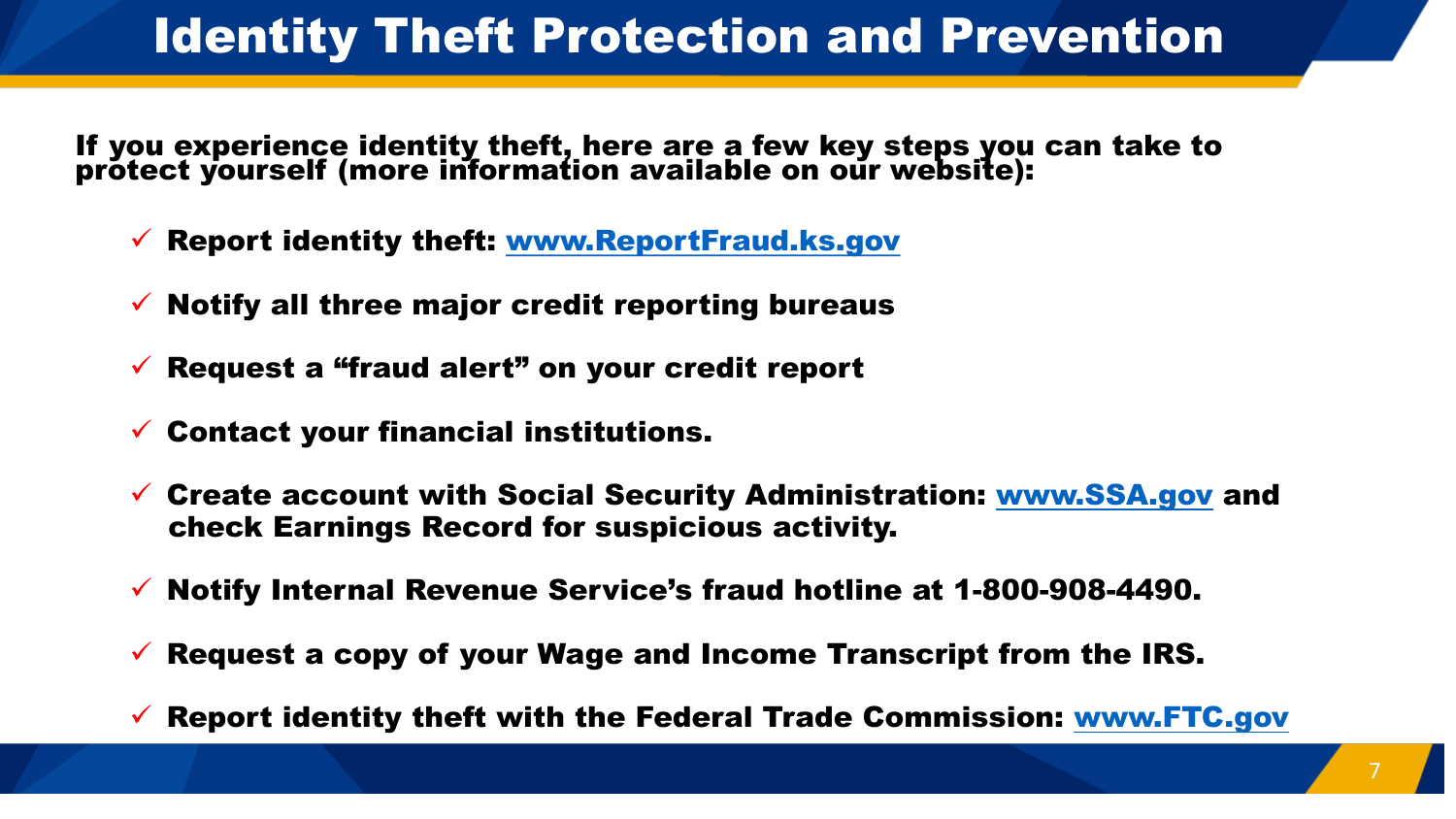### Raising Awareness Together

- Please share: [www.ReportFraud.ks.gov](http://www.reportfraud.ks.gov/)
- KDOL Fraud Mitigation Campaign is Live
- PSA's available (soon) in English and Spanish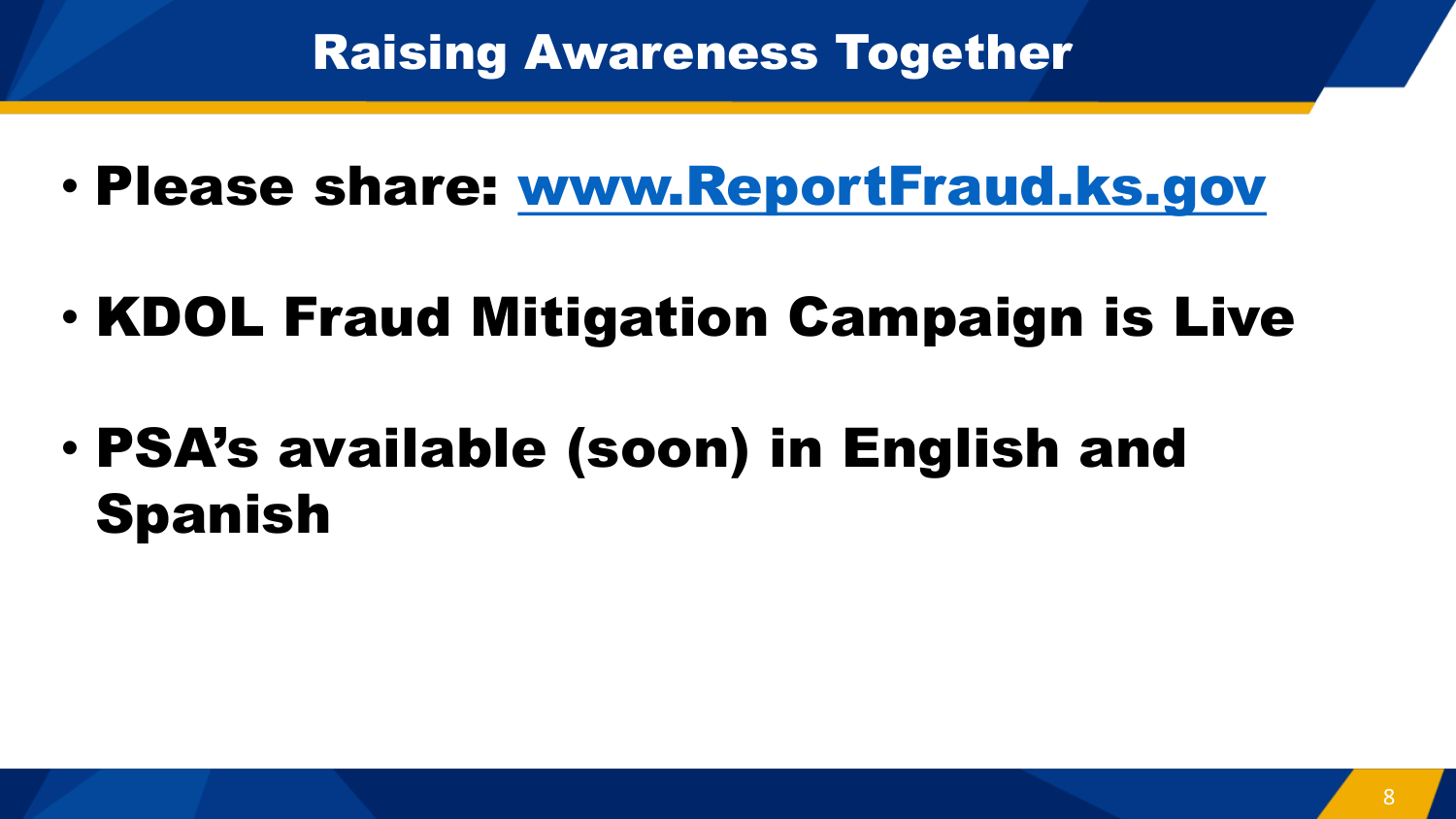### Raising Awareness Together

- The fraudulent activity is primarily focused on the Pandemic Unemployment Assistance(PUA) program
- KDOL not seeing other programs targeted in same way
- Fighting fraudsters is an ongoing battle